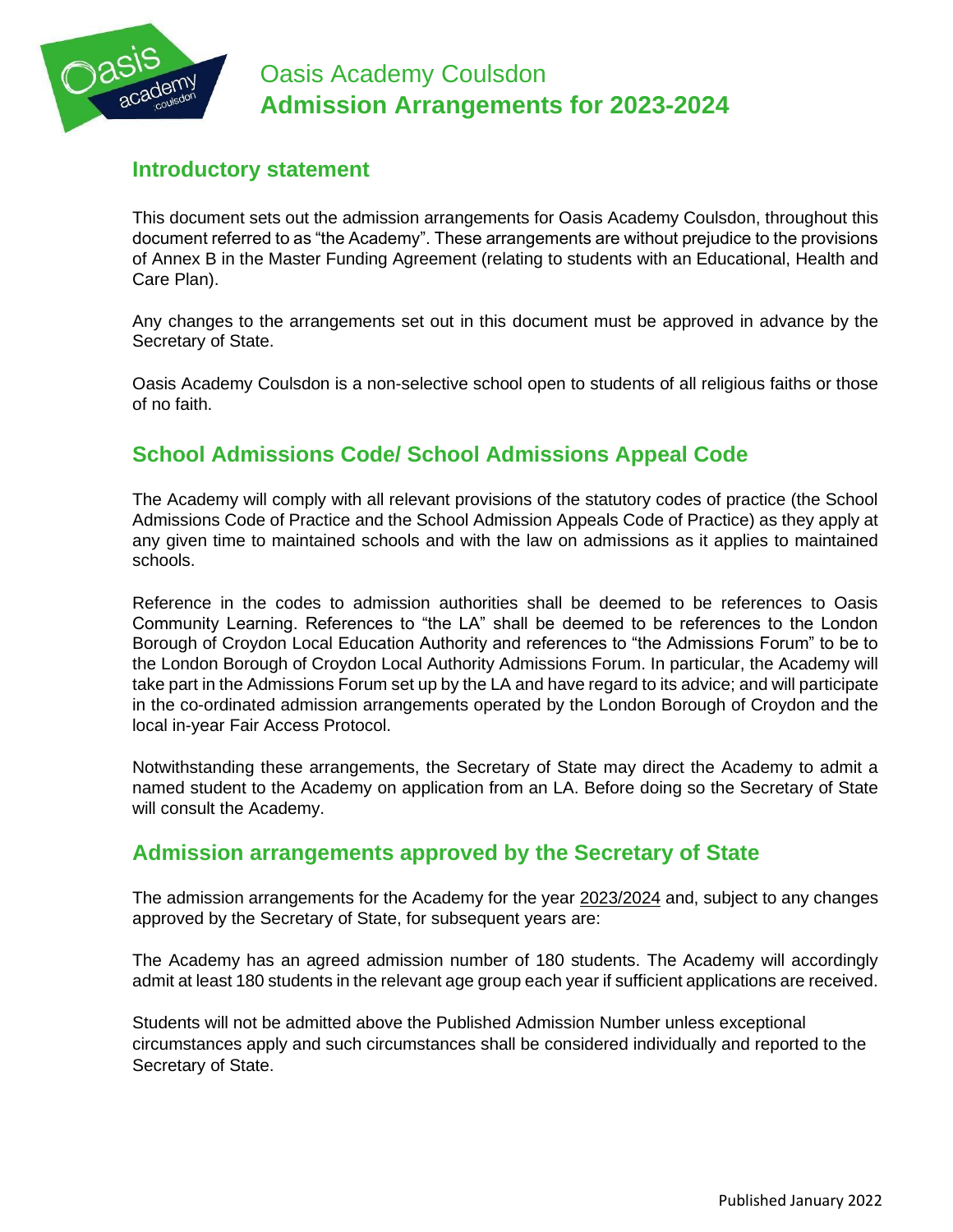# **Admissions procedures**

### Primary to Secondary Transfer Application process

Applications for places at the Academy will be made in accordance with the LA's co-ordinated admission arrangements and will be made using e-admissions [www.eadmissions.org.uk](http://www.eadmissions.org.uk/) provided and administered by the LA.

The Academy will use the following timetable for applications each year (exact dates within the months may vary from year to year) which, whenever possible, will fit in with the common timetable agreed by the Admissions Forum or LA:

- September The Academy will publish information about the arrangements for admission, including oversubscription criteria, for the following September (e.g. in September 2022 for admission in September 2023). The Academy will also provide information to the LA for inclusion in the composite prospectus, as required.
- September/October The Academy will provide opportunities for Parents/Carers to visit the Academy.
- October deadline to apply for school place using e-admissions service.
- November LA sends applications to Academy.
- December Academy sends list of students to be offered places to LA.
- February LA applies agreed scheme for own schools, informing other LAs of offers to be made to their residents.
- 1st March offers made to Parents/Carers.

### Consideration of Primary to Secondary transfer applications

The Academy will consider all applications for places. Where fewer than 180 applications are received, the Academy will offer places to all those who have applied.

Oasis Academy Coulsdon adheres to the late application process detailed in Croydon Secondary Admissions Transfer information.

#### In-year Application process

All in-year applications must be directed to the Local Authority under coordinated in-year admission arrangements.

Subject to any provisions in the LA's co-ordinated admission arrangements relating to in-year applications submitted, the Academy must consider all such applications and, if the year group applied for has a place available, admit the child.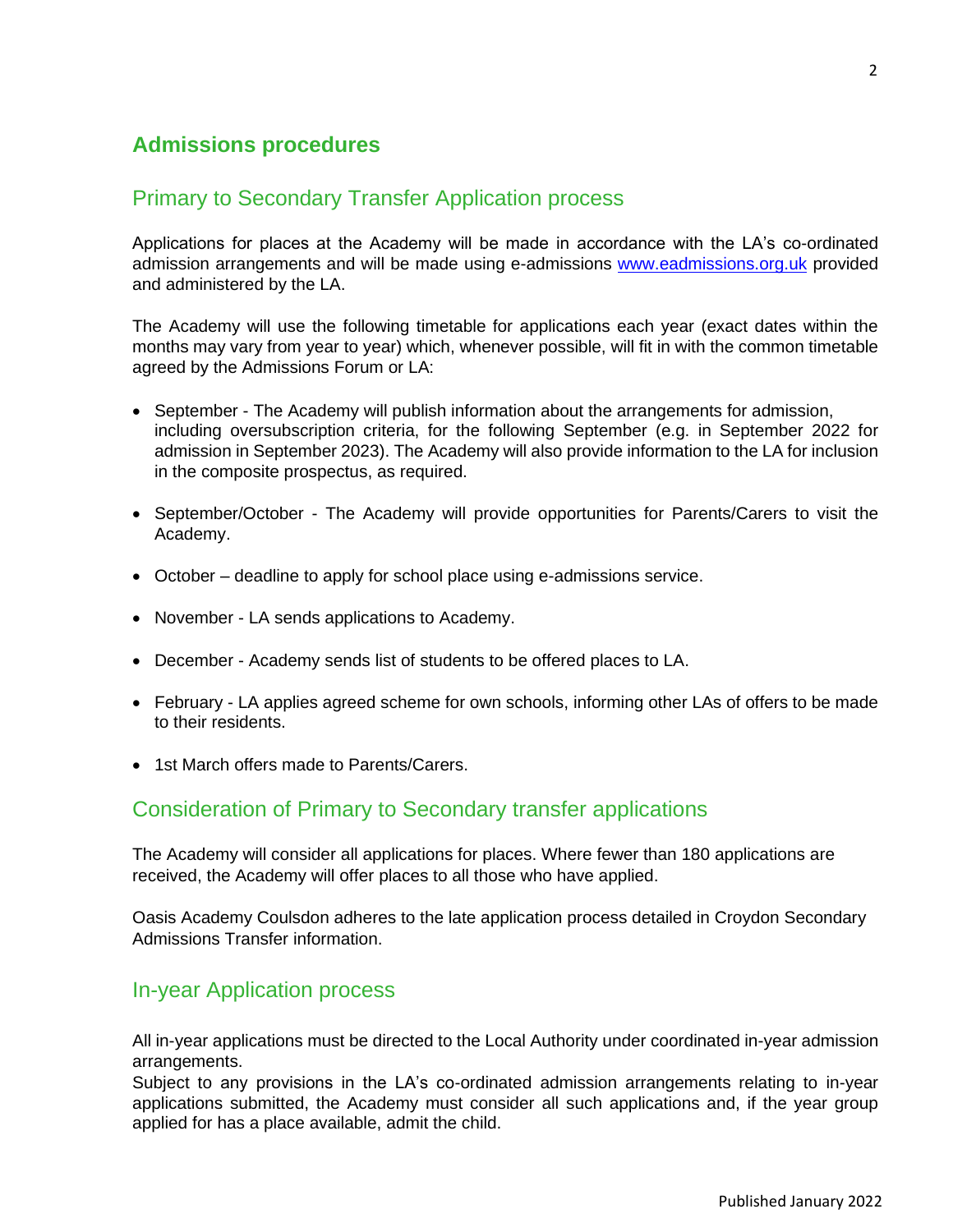# Consideration of in-year applications

If more applications are received than there are places available within the year group, the oversubscription criteria shall be applied and waiting list implemented. Parents/Carers whose application is turned down are entitled to appeal.

#### **Procedures where the Academy is oversubscribed**

Where the number of applications for admission is greater than the published admissions number, applications will be considered against the criteria set out below. After the admission of students with Education, Health and Care Plans where the Academy is named on the plan, the criteria will be applied in the order in which they are set out below:

- **1 Looked after children, previously looked after children, and internationally previously looked after children**
	- *Looked after children (LAC)* are defined as children in public care at the date on which the application is made.
	- *Previously looked after children (PLAC)* are children who were looked after, but ceased to be so because they were adopted or became subject to a child arrangements order or special guardianship order, immediately after being looked after.
	- *Internationally adopted previously looked after children (IAPLAC)* are children who have been in state care outside of England and ceased to be in state care as a result of being adopted. A child is regarded as having been in state care outside of England if they were in the care of or were accommodated by a public authority, a religious organisation or any other provider of care whose sole or main purpose is to benefit society.

If an application is made under the 'looked after' criterion, it must be supported by a letter from the relevant Local Authority Children's Services Department. (If applying under the previously looked after criterion, or internationally adopted previously looked after criterion, evidence which demonstrates that a child was in state care outside of England and left that care as a result of being adopted must also be supplied.)

#### **2 Children who have an exceptional social and/or medical need which makes Oasis Academy Coulsdon the most appropriate mainstream school for them.**

Occasionally there will be a very small number of children for whom exceptional social or medical circumstances apply which will warrant a placement at the Academy. The exceptional social or medical circumstances might relate to either the child or the parent/carer. Supporting evidence from a professional is required such as a doctor and/or consultant for medical cases or a social worker, health visitor, housing officer, the police or probation officer for other social circumstances. This evidence must confirm the circumstances of the case and must set out why the child should attend this particular school. Providing evidence does not guarantee that a child will be given priority at a particular school and in each case a decision will be made based on the merits of the case and whether the evidence demonstrates that a placement should be made at this school above any other. Common medical conditions and allergies can usually be supported in all mainstream schools; therefore priority under this school's exceptional medical criterion would not normally be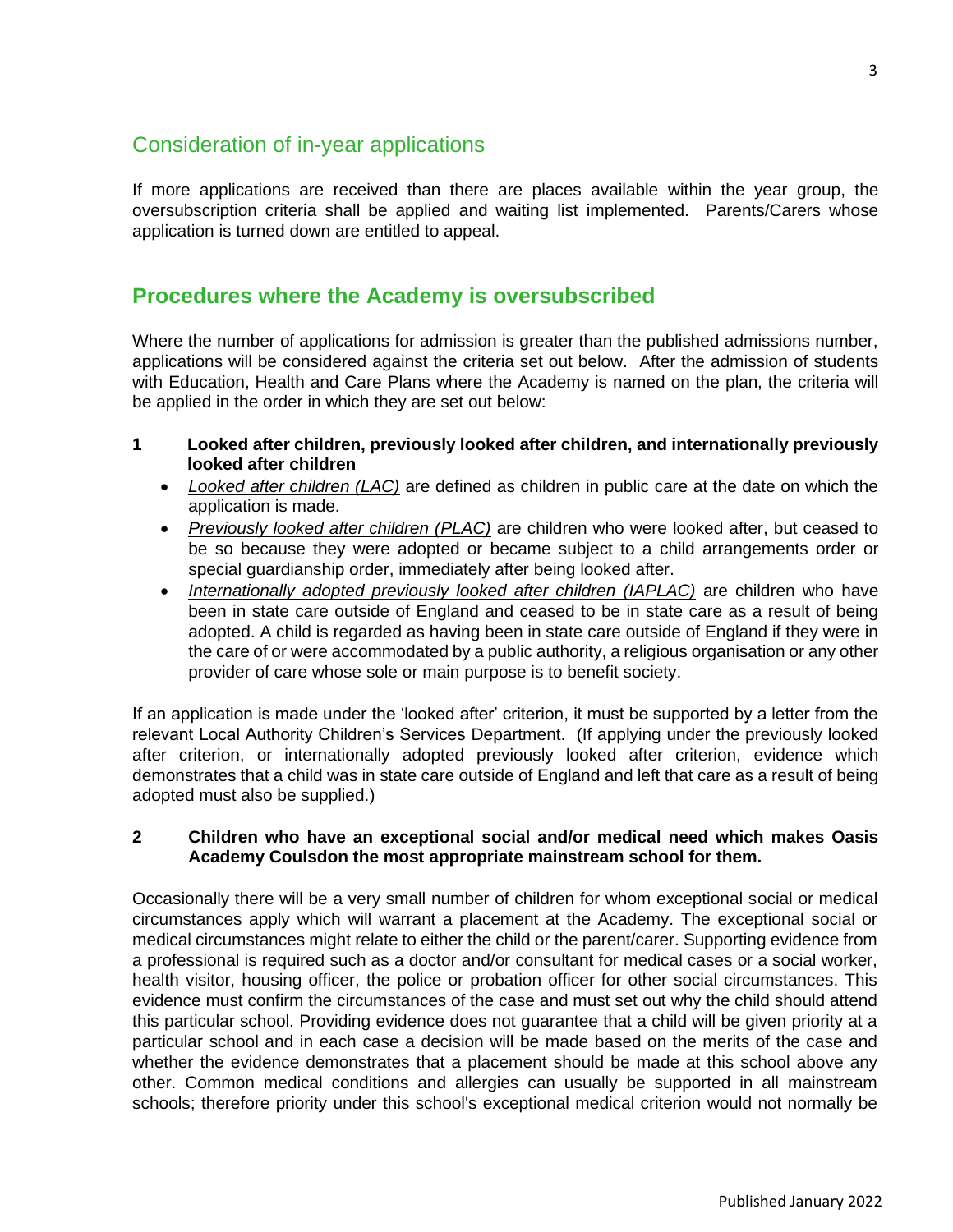given for these. In addition, routine child-minding arrangements would not normally be considered to be an exceptional social reason for placement at this particular school.

#### **3 Children of Staff at the Academy**

Oasis Academy Coulsdon may give priority in the oversubscription criteria to children of staff directly employed by the Academy in either or both of the following circumstances:

a) Where the member of staff has been employed at the Academy for two or more years at the time at which the application for admission to the Academy is made, and/or

b) The member of staff is recruited to fill a vacant post for which there is a demonstrable skill shortage.

#### 4 **Siblings of students who live within three miles of the Academy**

Children who are siblings of students who will be attending the Academy on the date of admission of the new student, who live within a distance of three miles. The term 'sibling' means a full, step, half, adopted or fostered brother or sister, but not cousins. The Academy reserves the right to ask for proof of relationship.

#### **5 Distance from Academy**

Children who live nearest to the Academy by distance which will be measured in a straight line from the child's home address to the designated entrance of the Academy using a computerised measuring system (GIS) and geographical reference points as provided by the National Land and Property Gazetteer (NLPG). Those living closer to the school will receive higher priority'.

If a child lives in a shared property such as flats, the geographical references will determine the start point within the property boundaries to be used for distance calculation purposes'.

The child's permanent home address is where he or she normally lives and sleeps and from where they go to school. Proof of residence can be requested at any time throughout the admissions process. If false or misleading information is used to gain entry to the Academy, the offer of a place will be withdrawn and the application cancelled.

In the event that the number of applications exceeds the places available within any of the above categories, distance will be used to decide between applications. Where there are insufficient places available to admit two or more siblings within one family, or where there is no difference in distance from home to the academy for two or more children, random allocation will be used to allocate the final available place(s). This will be independently verified.

### **Operation of waiting lists**

Subject to any provisions regarding waiting lists in the LA's co-ordinated admission scheme, the Academy will operate a waiting list. Where in any year the Academy receives more applications for places than there are places available, a waiting list will operate. This will be maintained by the Academy and will include all applicants who were unsuccessful in gaining a place at the Academy or a higher priority school.

Children's position on the waiting list will be determined solely in accordance with the oversubscription criteria set out in paragraph 6.1.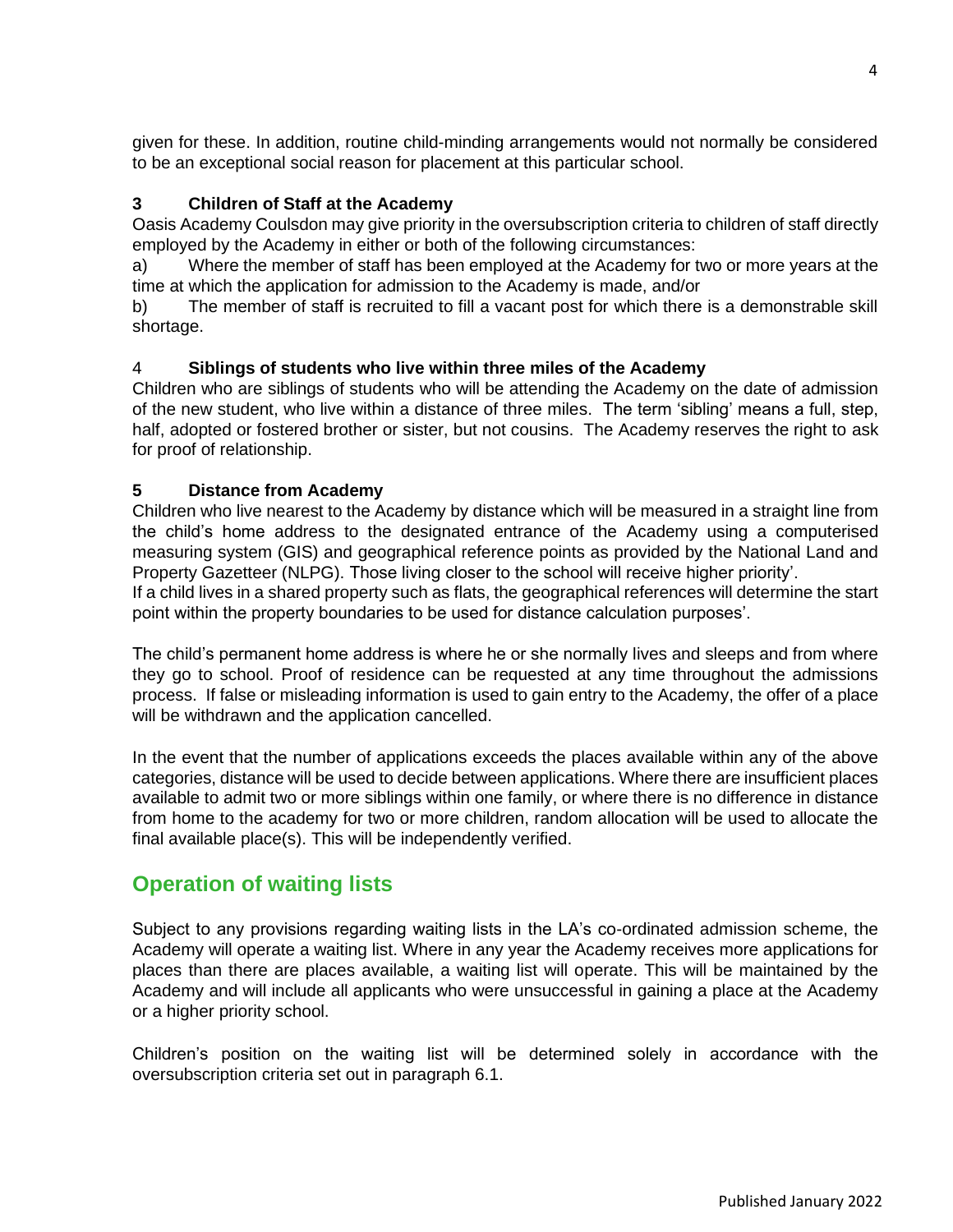Where places become vacant they will be allocated to children on the waiting list in accordance with the oversubscription criteria.

Each child who applies will be added to the waiting list in line with the oversubscription criteria and the position numbers adjusted accordingly.

## **Admission of children outside their normal age group**

Parents may request that their child is exceptionally admitted outside their normal age group. The admission authority will decide whether or not the individual child's circumstances make this appropriate on educational grounds.

It is the expectation of the Academy that a child is educated alongside his/her age equivalent peers, in almost all cases. We would strongly advise that all children enter into their normal year group. The responsibility for addressing individual educational needs lies with the school through an appropriately differentiated and enriched curriculum.

All requests to educate a child outside their normal year group should include written explanation of why this is necessary and where applicable, evidence of the child's circumstances from a relevant professional detailing the child's educational need which makes education outside the normal age group necessary.

Decisions are made on the basis of the circumstances of each case and in the best interest of the child. This includes taking account of the following:

- Parents views
- Information relating to the child's academic, social and emotional development, where relevant
- Medical history and the views of a medical professional
- Any previous history of being educated outside of their normal age group
- If child may naturally have fallen into a lower age group if it were not for being born prematurely
- Views of the head teacher of the school(s) concerned

# **Arrangements for appeals panels**

Parents/Carers have the right of appeal to an Independent Appeal Panel if they are dissatisfied with an admission decision of the Academy. The Appeal Panel will be independent of the Academy. The arrangements for appeals will be in line with the Code of Practice on School Admission Appeals published by the Department for Children, Schools and Families as it applies to Foundation and Voluntary Aided schools. (Appendix 1)

The determination of the Appeal Panel will be made in accordance with the Code of Practice on School Admission Appeals and is binding on all parties. Information about the appeals process can be found on the Academy website or may be requested from the Admissions Officer.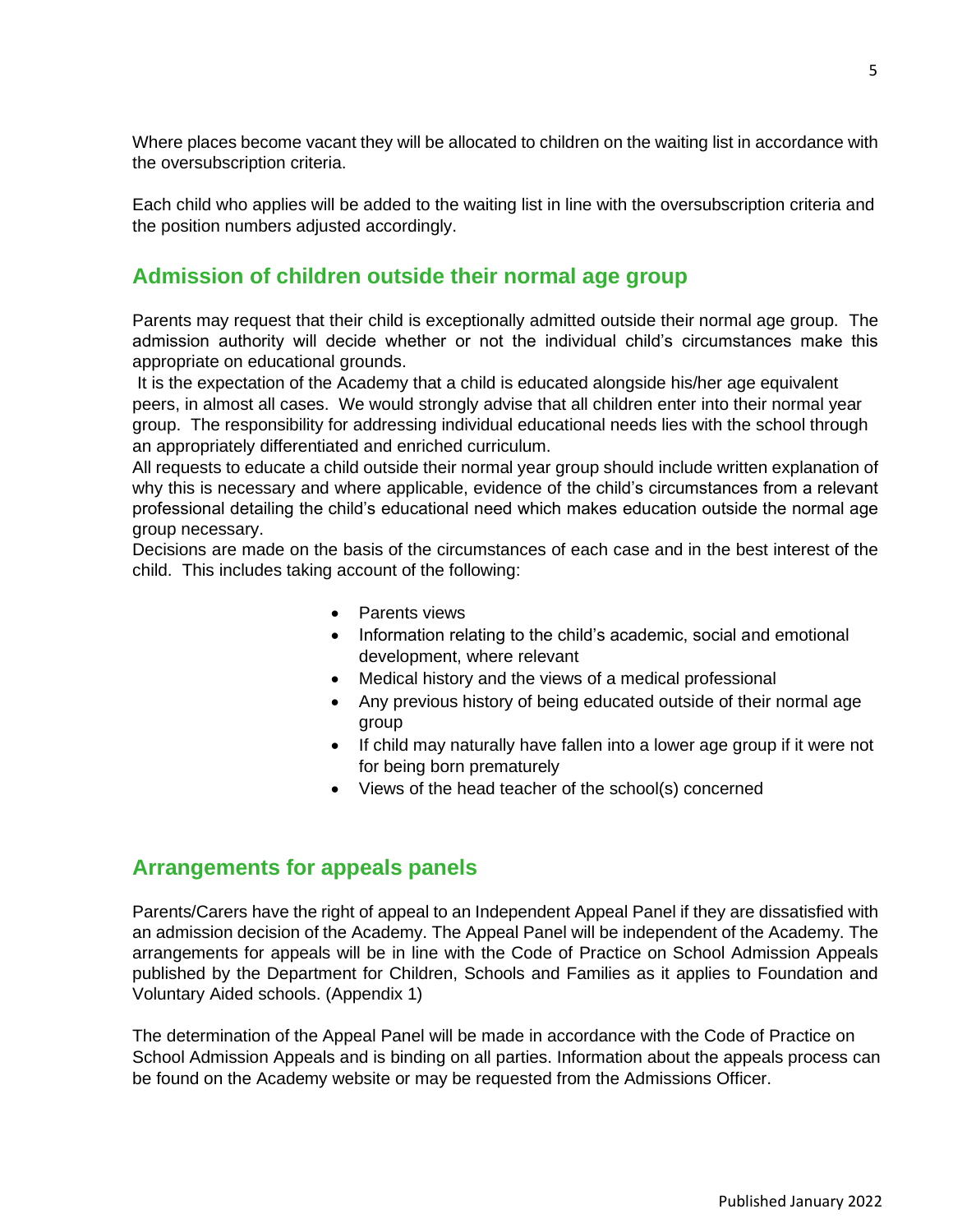# **Appendix 1 (Admission Appeals)**

#### **Admission Authority**

Oasis Community Learning is the Admission Authority for its Academies. Therefore, Oasis Community Learning is required to make arrangements for the hearing of appeals against decisions not to offer a place to a child at the Academy.

### **Admission Appeals**

Parents/Carers have a right to appeal in the event that their application for a place in an Academy is unsuccessful. Appeals should be lodged with the Clerk to the Appeal Panel within 14 days of the date of the letter notifying that the application was unsuccessful. Appeals inside the normal admission round are normally held in April or May, whilst appeals for admission outside the normal admission round ('in year appeals') will be held within 30 school days of the appeal being lodged.

#### **Late Appeals**

Where an appeal is submitted after more than 14 days of notification of the decision, the appeal may be held at a later date. In year appeals (i.e. those outside the normal admissions round) will always be held within 30 school days of being lodged.

### **Appeal Panel**

Admission appeals are heard by an independent Appeal Panel of three members, established by the Local Authority. At least one member of the Panel is a lay member; that is, someone without personal experience in the management of any school or the provision of education in any school. At least one member has experience in education; that is, someone who is acquainted with educational conditions in the area or who is a Parent/Carer of a registered student at a school. One member acts as Chair of the Panel.

No one may be a member of the Appeal Panel if they were party to the decision not to admit the child about whom the appeal is concerned, or took part in any discussions about how the decision was reached.

Parents/Carers should not attempt to discuss matters relating to their appeal with any member of the Appeal Panel prior to the meeting.

### **The Powers of the Appeal Panel**

The Appeal Panel's decision is binding on the Admission Authority. If the Panel upholds the appeal presented by the parents/Carers, the child must be admitted to the Academy.

An Appeal Panel decision can only be overturned by the Courts, where the parents/Carers or Admission Authority are successful in applying for Judicial Review of that decision.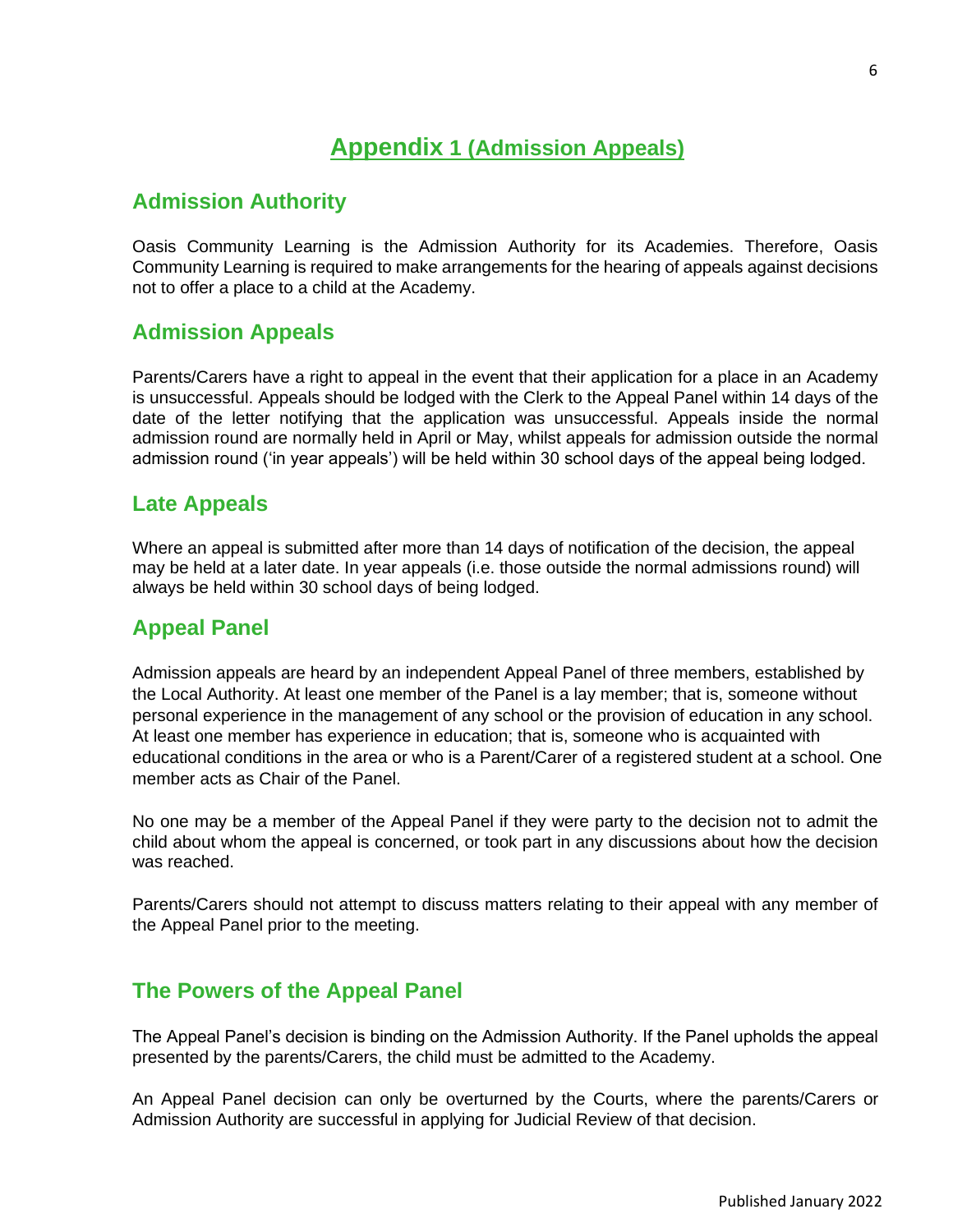The Appeal Panel cannot hear complaints or objections on the wider aspects of admission policies and practice. The Appeal Panel cannot change the Academy's admission criteria. The Academy's admission criteria are in section 6 of this policy.

# **Action prior to the Appeal Panel meeting**

Parents/Carers have the right to attend the Appeal Panel meeting and to present their appeal orally to the Panel. However, in addition, parents/carers may provide their appeal in writing with any supporting evidence to the Clerk to the Appeal Panel prior to the meeting. Written material received seven days before the date of the appeal meeting will be sent to the Appeal Panel members prior to the meeting so that they can study the material in advance.

The Academy may also present its representations and evidence to the Clerk at least seven days before the date of the appeal meeting so that they may be read in advance by the Appeal Panel members.

Any materials presented by the Academy will be sent in advance to the Parents/Carers and any materials presented by the Parents/Carers will be sent in advance to the Academy. The basic principle followed is that all information presented to the Clerk as part of the appeals process is available to all parties to the appeal.

# **Notice of the Appeal Panel meeting**

Parents/Carers will receive written notice at least 10 school days before the date their appeal will be heard unless the parent agrees to a shorter notice period.

### **Representation**

Parents/Carers are encouraged to attend the Appeal Panel meeting in person and to make oral representations; that is, to clarify or supplement their written appeal. The parent may be accompanied by a friend, adviser or be represented. Parents/Carers may also bring an interpreter. In all circumstances where the Parents/Carers intend to bring along someone else, the Parents/Carers should give advance notice to the Clerk, preferably at least 3 working days prior to the meeting of the name of the other person attending and the capacity in which they are attending.

# **The Appeal Panel meeting**

The Appeal Panel hearing is in two parts. Firstly, the Academy's Presenting Officer presents the case that to admit any more pupils would prejudice the provision of efficient education or use of resources. This part of the hearing may involve a number of parents/carers together. The Parents/Carers are given the opportunity to question the Presenting Officer. Secondly, the Parents/Carers are given the opportunity to present to the Appeal Panel individually (without other Parents/Carers present). The Chair of the Appeal Panel ensures that the stages of the second part of the meeting take the following order: